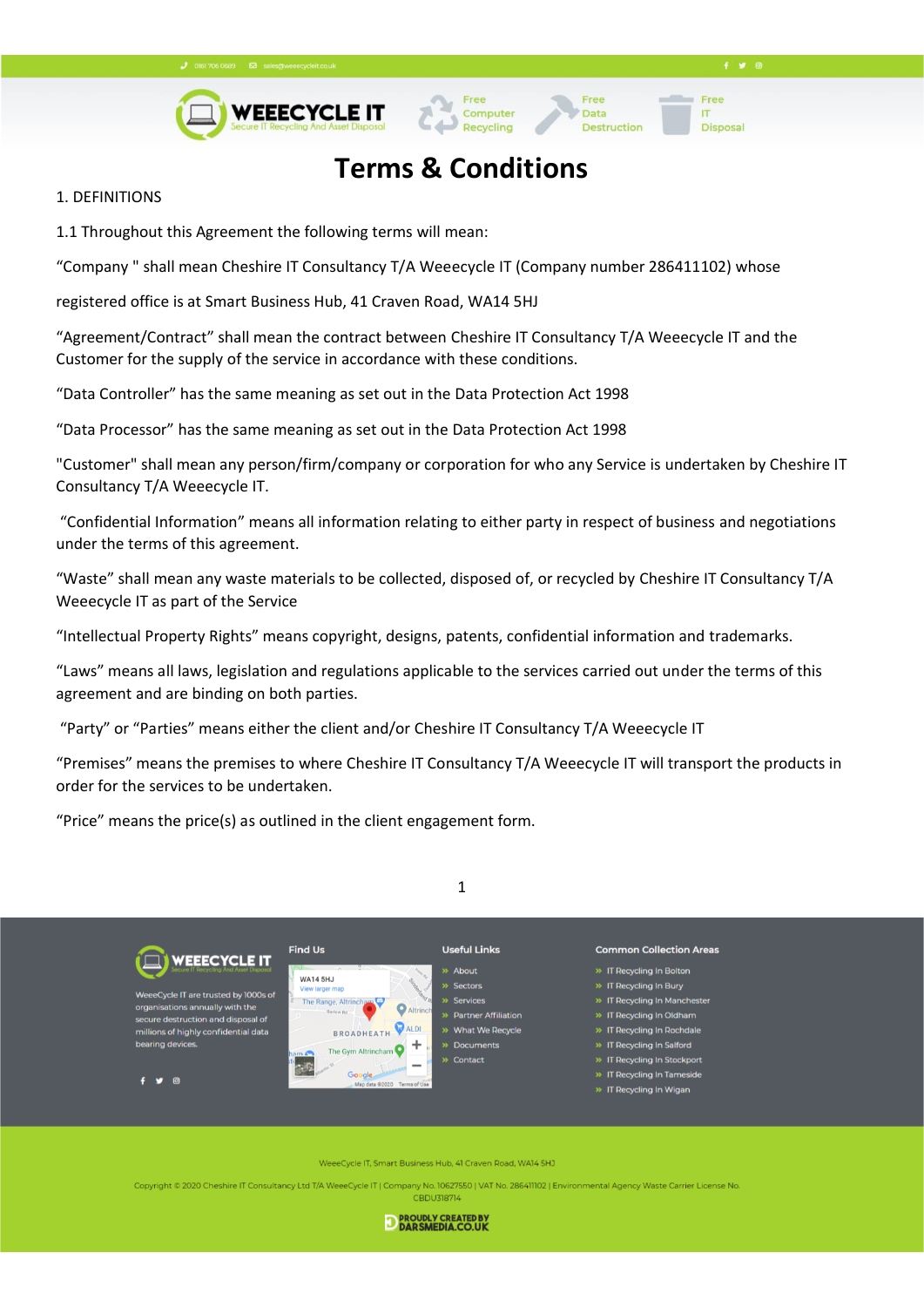**Disposa** 

IT





## **Terms & Conditions**

"Services" mean the services (including any part thereof) to be performed by Cheshire IT Consultancy T/A Weeecycle IT as agreed with the client.

"Specifications" means the technical specifications and descriptions of the products, including design and material composition and, but without limitation, details of hazardous materials or other potential hazards.

"Statement of Work" means the Statement of Work (SOW) provided to the Client. The SOW confirms, without limitation, the scope of the services provided by Cheshire IT Consultancy T/A Weeecycle IT.

"Working Days" shall mean Monday to Friday from 9.00am to 5.00pm, but shall exclude all United Kingdom Bank Holidays and Public Holidays.

1.2 The headings to the Clauses and Schedules of this Agreement will not affect its construction.

### 2.Basis of contract

1. Cheshire IT Consultancy T/A Weeecycle IT shall arrange collection and disposal of, or, in appropriate circumstances, reuse waste subject to the contract and these conditions.

2. The contract constitutes the entire agreement between all parties involved. The customer acknowledges that it has not relied on any statement, promise, representation, assurance or warranty made or given by, or on behalf of Cheshire IT Consultancy T/A Weeecycle IT which is not set out in this contract.

3. These conditions apply to the contract to the exclusion of any other terms that the customer seeks to impose or incorporate, or which are implied by trade, custom, practice through dealing. Any conditions contained in an order which conflict with any of these conditions shall be deemed to be inapplicable to any order unless expressly agreed by the company in writing when acknowledging an order.

4. Any quotation given by Cheshire IT Consultancy T/A Weeecycle IT shall not constitute an offer, and is only valid for a period of 31 days from its date of issue (unless previously withdrawn by Cheshire IT Consultancy T/A Weeecycle IT).





eCycle IT, Smart Business Hub, 41 Craven Road, WA14 5HJ

Copyright © 2020 Cheshire IT Consultancy Ltd T/A WeeeCycle IT | Company No. 10627550 | VAT No. 286411102 | Environmental Agency Waste Carrier License No CBDU318714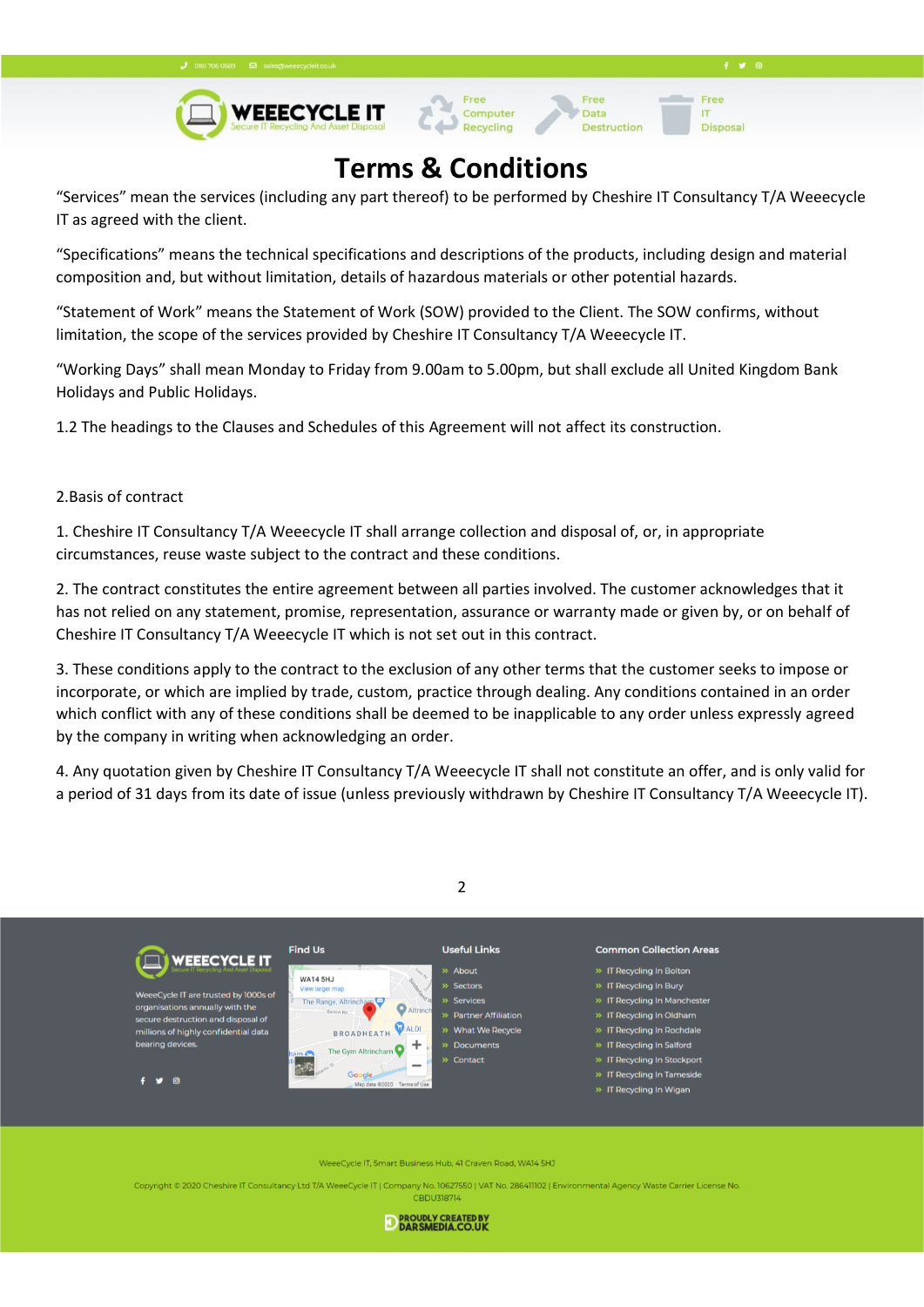**Disposa** 

IT





Data

**Destruction** 

## **Terms & Conditions**

5. Cheshire IT Consultancy T/A Weeecycle IT shall have the right to make any changes to the service which is necessary to comply with any applicable law or safety requirement, or which do not materially affect the nature or quality of the service, and Cheshire IT Consultancy T/A Weeecycle IT shall notify the customer in any such event.

6. Cheshire IT Consultancy T/A Weeecycle IT's employees shall not be required to undertake any service outside the terms of the contract, and furthermore, the customer shall not request such employees, agents or contractors to do so without Cheshire IT Consultancy T/A Weeecycle IT 's prior agreement.

7. All collections are carried out in vehicles which are livered (sign written) only. Vehicles have solid sides and bulk heads, fitted with slam locks, and are GPS tracked. Our drivers are DBS checked, and return to Cheshire IT Consultancy T/A Weeecycle IT base the same day. Cheshire IT Consultancy T/A Weeecycle IT do not use hubs.

8. All data carrying devices that have passed their integrity test are sanitized via Killdisk or equivalent 3 pass erasure software.

9. SSD's (Solid State Drives) and Hybrid drives are treated the same as standard drives.

10. Cheshire IT Consultancy T/A Weeecycle IT 's shred particle size for use of the industrial shredder is an average particle size of 70mm.

11. Logable peripherals are such things as PC's, Laptops, Servers, Switches, TFT's etc. Cheshire IT Consultancy T/A Weeecycle IT do not log minor peripherals such as optical drives, mic, keyboards, modems etc. If all items are to be logged, this must be requested upfront in writing prior to the collection date (which may incur a fee).

12. Cheshire IT Consultancy T/A Weeecycle IT log the item type, brand, serial number and any company tags only.

13.All mobile phones are stripped of their SIM and SD cards in house at Cheshire IT Consultancy T/A Weeecycle IT's unit and remotely destroyed before being sent downstream via A NON ADISA APPROVED COURIER to a third party ADISA member who carries out the data sanitization on behalf of Cheshire IT Consultancy T/A Weeecycle IT.

14. Cheshire IT Consultancy T/A Weeecycle IT endeavor to send all paperwork, including asset report and data destruction certificate within 31 working days. If it will be any longer than this, Cheshire IT Consultancy T/A Weeecycle IT will email the site contact of the customer to advise of the delay.





eeCycle IT, Smart Business Hub, 41 Craven Road, WA14 5HJ

Copyright © 2020 Cheshire IT Consultancy Ltd T/A WeeeCycle IT | Company No. 10627550 | VAT No. 286411102 | Environmental Agency Waste Carrier License No CBDU318714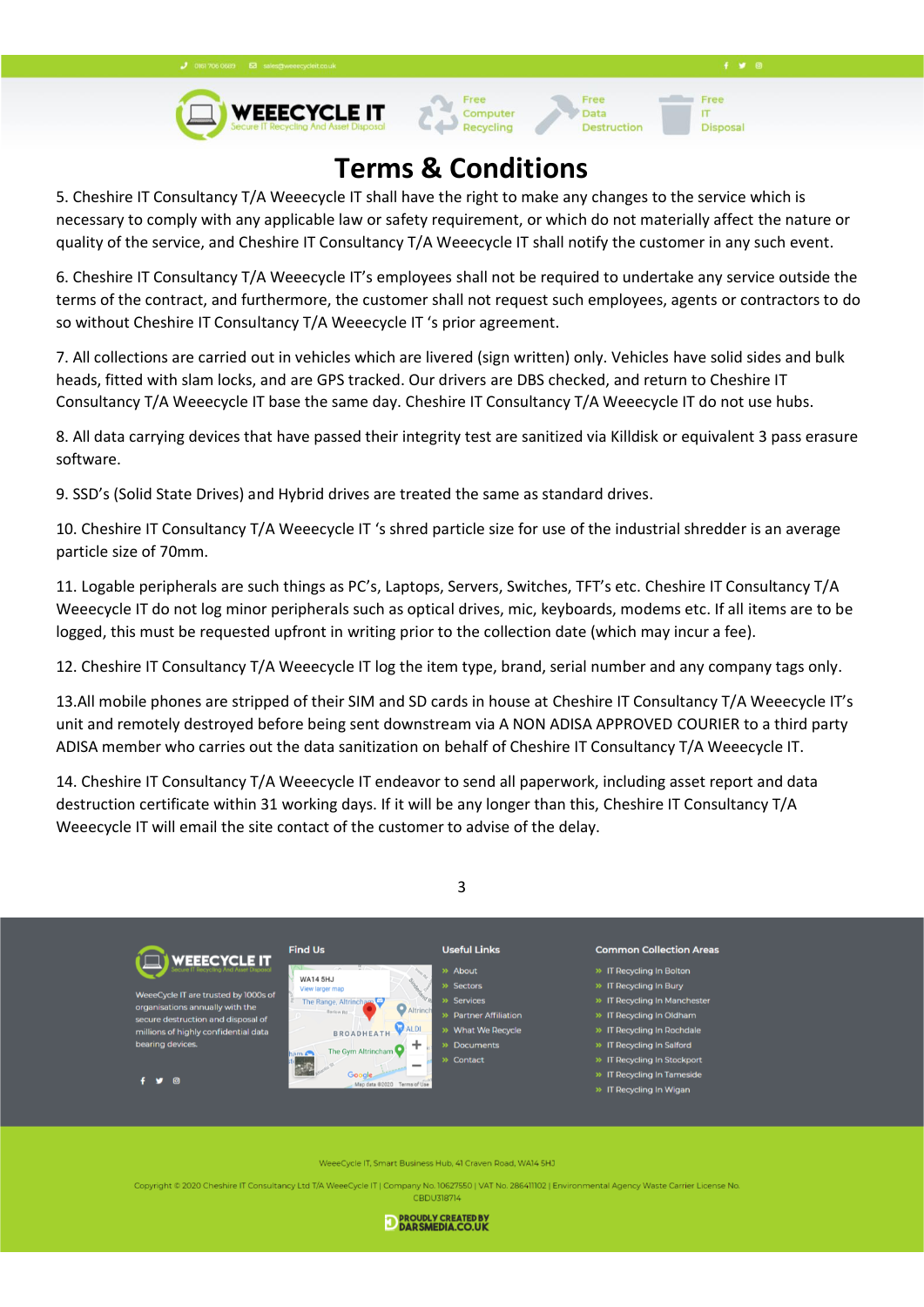



**Disposa** 

IT

## **Terms & Conditions**

Computer

Recycling

Data

Destruction

### 3. Nature of waste materials

1. The customer warrants that the waste shall be subject to the type, character and quantities specified in any quotation or waste transfer note, and the customer shall ensure that no material change in the nature of the waste shall take place during the contract. Where the waste differs from the quotation or any waste transfer note, Cheshire IT Consultancy T/A Weeecycle IT reserves the right to either refuse/accept such waste, or to apply additional charges (at rates agreed with the customer or failing agreement at Cheshire IT Consultancy T/A Weeecycle IT 's current standard rates) inrelation to its collection, disposal or recycling.

2. The customer shall sign a single or multiple consignment waste transfer note, and shall ensure that the waste is accurately described when the waste transfer note has been received.

3. WeeeCycle IT reserves the right not to accept any waste which, because of size/weight or difficult to collect/dispose of in respect of which a waste transfer note has not been properly completed and signed.

### 4. Customer's premises

1. The customer must notify Cheshire IT Consultancy T/A Weeecycle IT before any undertaking of a service commences in respect of any requirement of the customer relating to health and safety at work, and of any security arrangements that may need to be observed, or any hazards, risks or dangers that may arise during or because of Cheshire IT Consultancy T/A Weeecycle IT's employees, undertaking any service on the premises of the customer.

2. The customer shall provide Cheshire IT Consultancy T/A Weeecycle IT and their employees, with access to the customer's premises, office accommodation and other facilities as reasonably required for the provision of the service/s;

### 5. Customer's obligations

- 1. It shall be a condition that the customer observes and performs the following:
- a. All waste is to be allocated safely and evenly and no sharp objects are protruding that



4

eeCycle IT, Smart Business Hub, 41 Craven Road, WA14 5HJ

Copyright © 2020 Cheshire IT Consultancy Ltd T/A WeeeCycle IT | Company No. 10627550 | VAT No. 286411102 | Environmental Agency Waste Carrier License No **CBDU318714**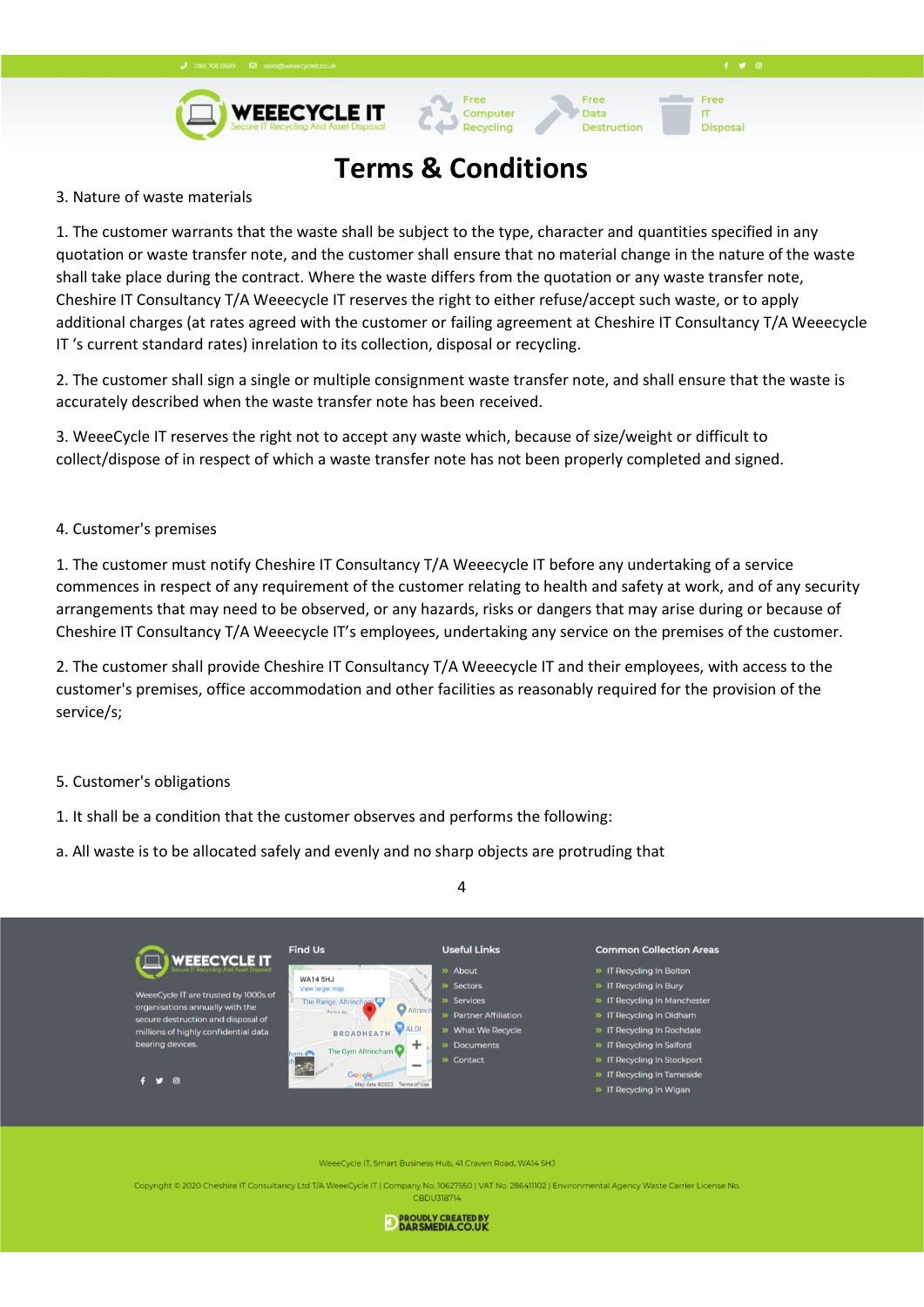**Disposa** 

IT

Data

**Destruction** 



### **Terms & Conditions**

may endanger Cheshire IT Consultancy T/A Weeecycle IT's employees.

b. Dangerous chemicals must be placed in suitable packaging only.

2. Cheshire IT Consultancy T/A Weeecycle IT shall not be responsible for any personal effects deposited by the customer or any other person in the consignment, and shall not be bound to return the same, nor be

liable for any loss/damage thereto.

3. The Customer shall: -

a. co-operate with Cheshire IT Consultancy T/A Weeecycle IT in all matters relating to the service

b. provide Cheshire IT Consultancy T/A Weeecycle IT with such information and materials as they may reasonably require undertaking the service, and ensure that such information is accurate in all material respects.

### 6. Time of collection

When Cheshire IT Consultancy T/A Weeecycle IT arrives at the customer's premises to perform any part of the service, the customer shall ensure that the equipment is ready and available at the agreed time of collection by both parties. Cheshire IT Consultancy T/A Weeecycle IT shall not be under any obligation to carry out any service nor be liable to the customer where the customer is in breach of this condition, but nevertheless Cheshire IT Consultancy T/A Weeecycle IT reserves the right to make a wasted service charge. WeeeCycle IT also reserves the right to charge for any failed collection caused by circumstances outside the control of Cheshire IT Consultancy T/A Weeecycle IT.

#### 7. Changing circumstances

1. If it becomes apparent for reasons not disclosed by the customer, or which could not

have been foreseen by Cheshire IT Consultancy T/A Weeecycle IT at the time of entering the contract, or commencing the work that the service to be undertaken differs from that originally envisaged and/or set



5

eeCycle IT, Smart Business Hub, 41 Craven Road, WA14 5HJ

Copyright © 2020 Cheshire IT Consultancy Ltd T/A WeeeCycle IT | Company No. 10627550 | VAT No. 286411102 | Environmental Agency Waste Carrier License No **CBDU318714**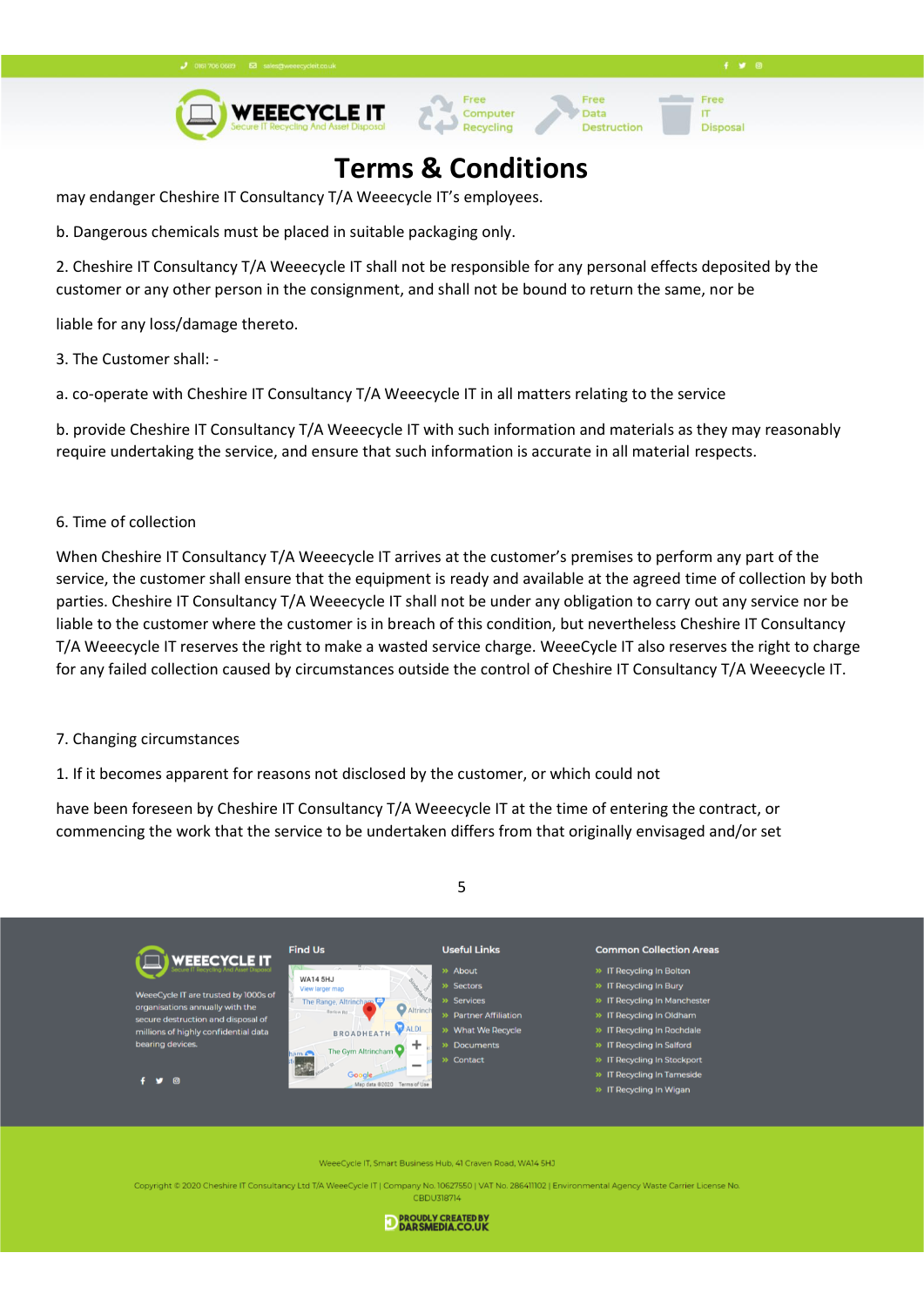**Disposa** 

IT

Data

**Destruction** 



## **Terms & Conditions**

out in any quotation, WeeeCycle IT shall notify the customer accordingly giving particulars as soon as reasonably practicable after the circumstances become apparent and Cheshire IT Consultancy T/A Weeecycle IT shall

be entitled either to terminate the contract without any liability to the customer, or to payment for additional work (at rates agreed with the customer, or failing agreement at the Cheshire IT Consultancy T/A Weeecycle IT's current standard rates).

2. Should Cheshire IT Consultancy T/A Weeecycle IT elect to cease the provision of the service in the changed circumstances, the contract shall be deemed to be terminated.

### 8. Terms of payment

1. Cheshire IT Consultancy T/A Weeecycle IT shall be entitled to invoice [at such times as set out in the contract, or otherwise upon completion of the provision of the service]. All payments shall be made within 31

days of the invoice date. Other times of payment can only be made with the prior written approval of Cheshire IT Consultancy T/A Weeecycle IT.

2. The customer shall not be entitled to delay, or withhold payment because any alleged set-off or counterclaim. Time for payment shall be of the essence of the contract.

3. Charges for any service is applicable to VAT. Cheshire IT Consultancy T/A Weeecycle IT's VAT registered number is GB 286411102.

4. Cheshire IT Consultancy T/A Weeecycle IT reserves the right without liability to the customer not to execute any order and to remove any equipment if arrangements for payment of the customer's account are not in Cheshire IT Consultancy T/A Weeecycle IT's discretion satisfactory to Cheshire IT Consultancy T/A Weeecycle IT and to suspend the service to any customer whose account is overdue for payment.

9. Time for provision of Service

1. If required, Cheshire IT Consultancy T/A Weeecycle IT shall have the right to alter the day of collection to a mutually agreed new date.

6



eeCycle IT, Smart Business Hub, 41 Craven Road, WA14 5HJ

Copyright © 2020 Cheshire IT Consultancy Ltd T/A WeeeCycle IT | Company No. 10627550 | VAT No. 286411102 | Environmental Agency Waste Carrier License No **CBDU318714** 

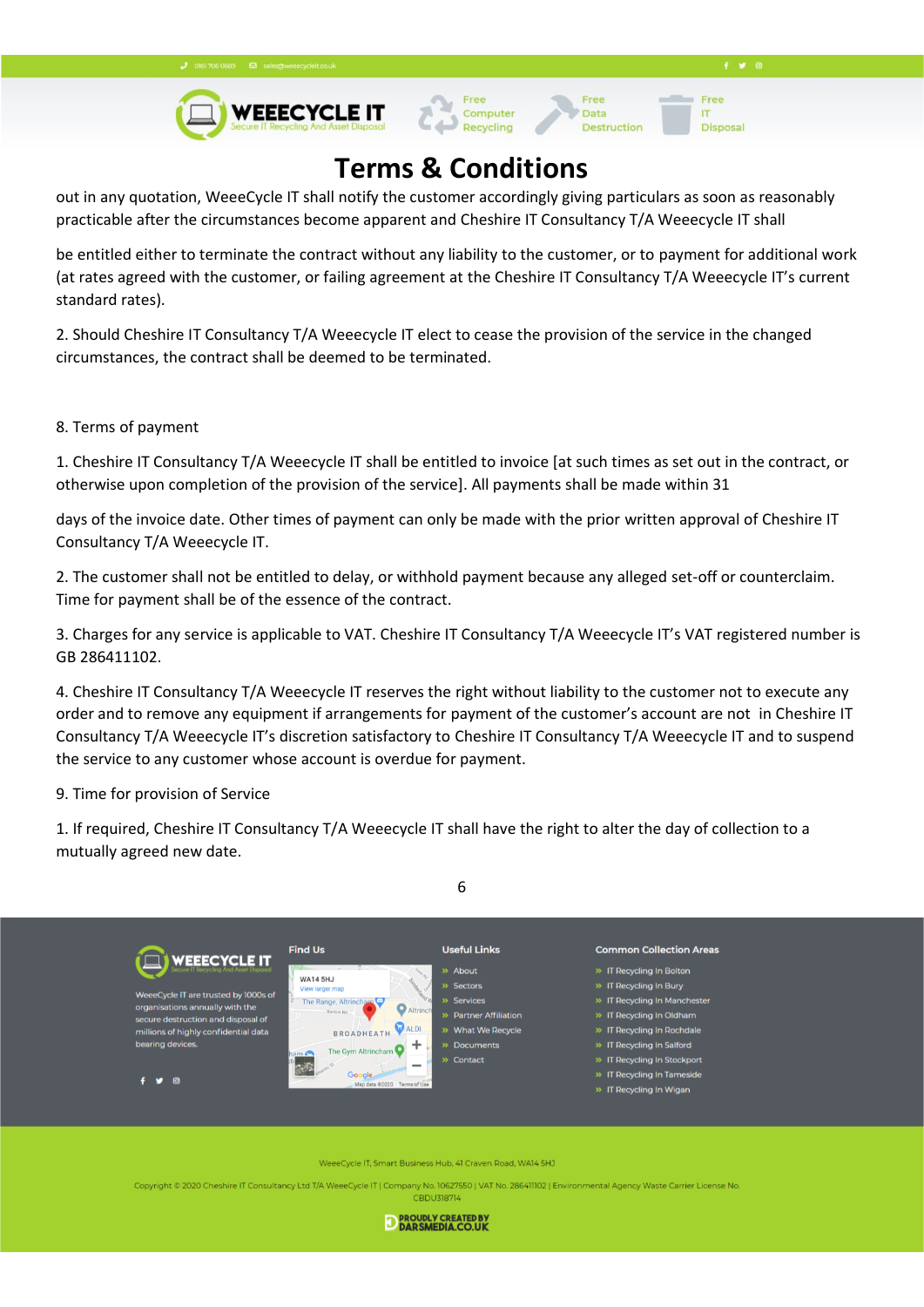**WEEECYCLE IT** 

Free

**Disposa** 

IT



# **Terms & Conditions**

Computer

Data

**Destruction** 

2. Where Cheshire IT Consultancy T/A Weeecycle IT is unable due to Bank or Public Holidays, breakdown, or circumstances outside its reasonable control to carry out any service on the day notified to the customer, Cheshire IT Consultancy T/A Weeecycle IT shall make all reasonable efforts to carry out such service as soon as practicable thereafter.

10. Customer's further obligations

1. If a service is required by the customer involving vehicle movement otherwise than on the public highway: the customer shall afford reasonable, safe and adequate access and space in which loading and unloading operations, delivery and collection may be carried out without risk of damage to the vehicle, its driver or its load, and without obstruction to the public highway.

2. The driver of a vehicle providing such a service shall be deemed to be under the control of the customer whilst on the customer's premises and the customer shall be solely responsible for ensuring the vehicle is not deemed to be parked in anyway to cause an obstruction or incident.

3. Cheshire IT Consultancy T/A Weeecycle IT have the right to refuse to carry out any service if it considers that the service required might place a risk to any person, goods, vehicle or property.

### 11. Limitation of Cheshire IT Consultancy T/A Weeecycle IT's liability

1. In particular (without prejudice to generality of the foregoing) Cheshire IT Consultancy T/A Weeecycle IT shall not be liable for any such claim, loss or damage resulting from: (i) any circumstance arising outside the

reasonable control of Cheshire IT Consultancy T/A Weeecycle IT, (ii) any instruction given by or any act or omission of the customer or his servants or agents, (iii) any inherent or latent defect which Cheshire IT Consultancy T/A Weeecycle IT could not reasonably have discovered or rectified, (iv) any material breach by the customer of

any of these conditions required to be observed or performed by the customer or,

(v) any damage howsoever caused by any equipment.



| <b>WEEECYCLE IT</b>                                                                                           | <b>Find Us</b>                                  | <b>Useful Links</b>   | <b>Common Collection Areas</b> |
|---------------------------------------------------------------------------------------------------------------|-------------------------------------------------|-----------------------|--------------------------------|
|                                                                                                               | $\frac{1}{2}$ $\sqrt{2}$<br><b>WA14 5HJ</b>     | » About               | » IT Recycling In Bolton       |
|                                                                                                               | View larger map                                 | » Sectors             | >> IT Recycling In Bury        |
| WeeeCycle IT are trusted by 1000s of<br>organisations annually with the<br>secure destruction and disposal of | The Range, Altrincham<br>Altrinch<br>Barlow Rd. | » Services            | >> IT Recycling In Manchester  |
|                                                                                                               |                                                 | » Partner Affiliation | >> IT Recycling In Oldham      |
| millions of highly confidential data                                                                          | <b>D</b> ALDI<br><b>BROADHEATH</b>              | >> What We Recycle    | >> IT Recycling In Rochdale    |
| bearing devices.                                                                                              | The Gym Altrincham<br>ham A                     | » Documents           | >> IT Recycling In Salford     |
|                                                                                                               | $\overline{\phantom{a}}$                        | » Contact             | >> IT Recycling In Stockport   |
| $\cdot$<br>෧                                                                                                  | Google.                                         |                       | >> IT Recycling In Tameside    |
|                                                                                                               | Map data @2020 Terms of Use                     |                       | >> IT Recycling In Wigan       |
|                                                                                                               |                                                 |                       |                                |

e IT, Smart Business Hub, 41 Craven Road, WA14 5HJ

Copyright © 2020 Cheshire IT Consultancy Ltd T/A WeeeCycle IT | Company No. 10627550 | VAT No. 286411102 | Environmental Agency Waste Carrier License No CBDU318714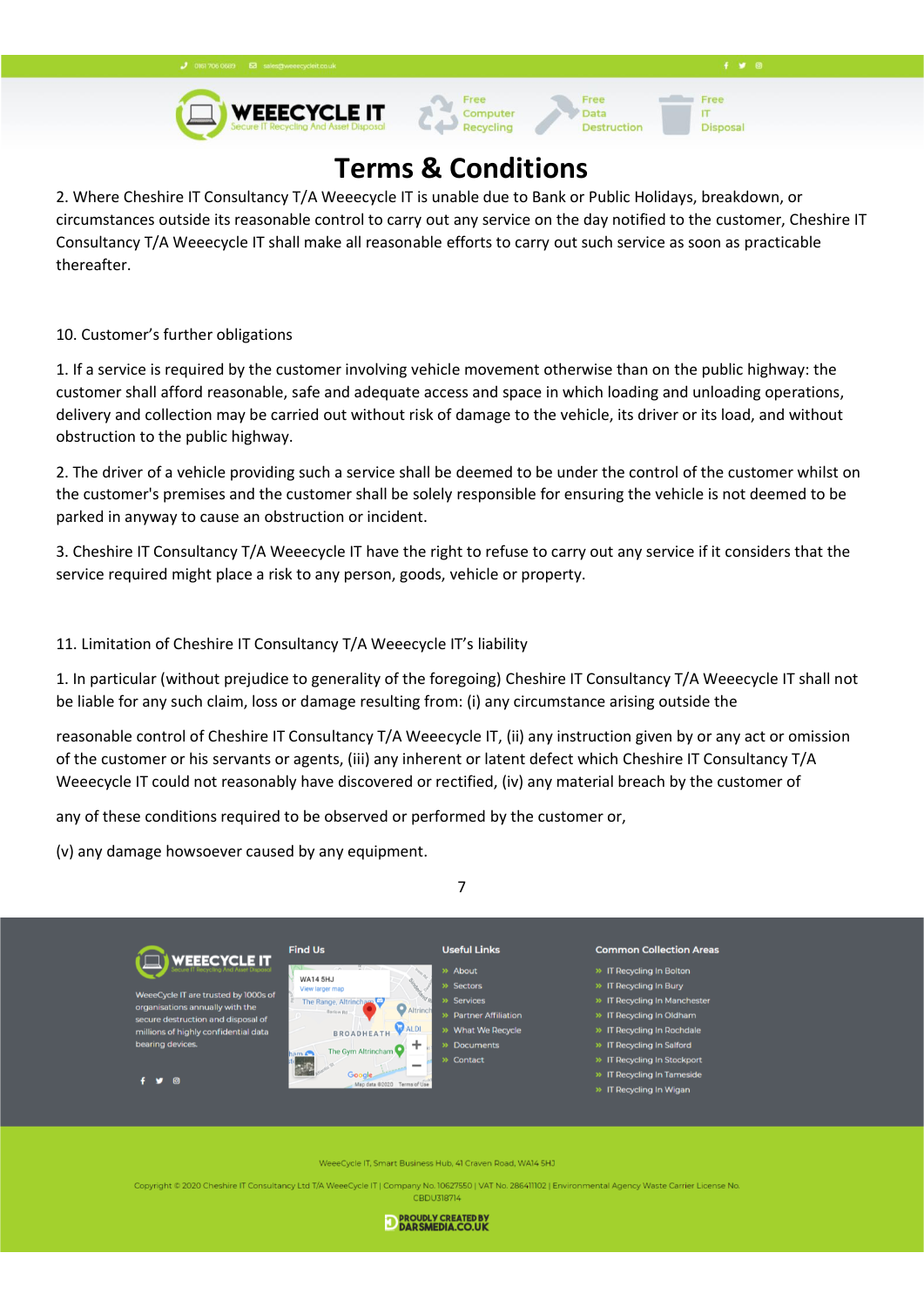**WEEECYCLE IT** 



Data

**Destruction** 

Free

**Disposa** 

IT

# **Terms & Conditions**

2. Nothing in these conditions shall limit, or exclude Cheshire IT Consultancy T/A Weeecycle IT's liability for fraud or fraudulent misrepresentation; or breach of the terms implied by section 2 of the Supply of Goods and Services Act 1982

### 12. Force Majeure

For the purposes of these Conditions, "Force Majeure Event" means an event beyond the

reasonable control of Cheshire IT Consultancy T/A Weeecycle IT including but not limited to strikes, lock-outs or other industrial disputes (whether involving the workforce of Cheshire IT Consultancy T/A Weeecycle IT or any other party), failure of a utility service or transport network, act of God, war, riot, civil commotion, malicious damage,

compliance with any law or governmental order, rule, regulation or direction, accident, breakdown of plant or machinery, fire, flood, storm or default of suppliers or subcontractors. Cheshire IT Consultancy T/A Weeecycle IT shall not be liable to the customer because of any delay or failure to perform its obligations under this contract as a result of a Force Majeure Event. If the Force

Majeure Event prevents Cheshire IT Consultancy T/A Weeecycle IT from providing the Service for more than 4 weeks, Cheshire IT Consultancy T/A Weeecycle IT shall, without limiting its other rights or remedies, have the right to terminate this Contract immediately by giving written notice to the customer.

### 13. Assignment by Customer

The customer shall not, without the prior written consent of Cheshire IT Consultancy T/A Weeecycle IT, assign, transfer, charge, subcontract, declare a trust over or deal in any other manner with any or all of its rights or obligations under the contract.





eeCycle IT, Smart Business Hub, 41 Craven Road, WA14 5HJ

Copyright © 2020 Cheshire IT Consultancy Ltd T/A WeeeCycle IT | Company No. 10627550 | VAT No. 286411102 | Environmental Agency Waste Carrier License No CBDU318714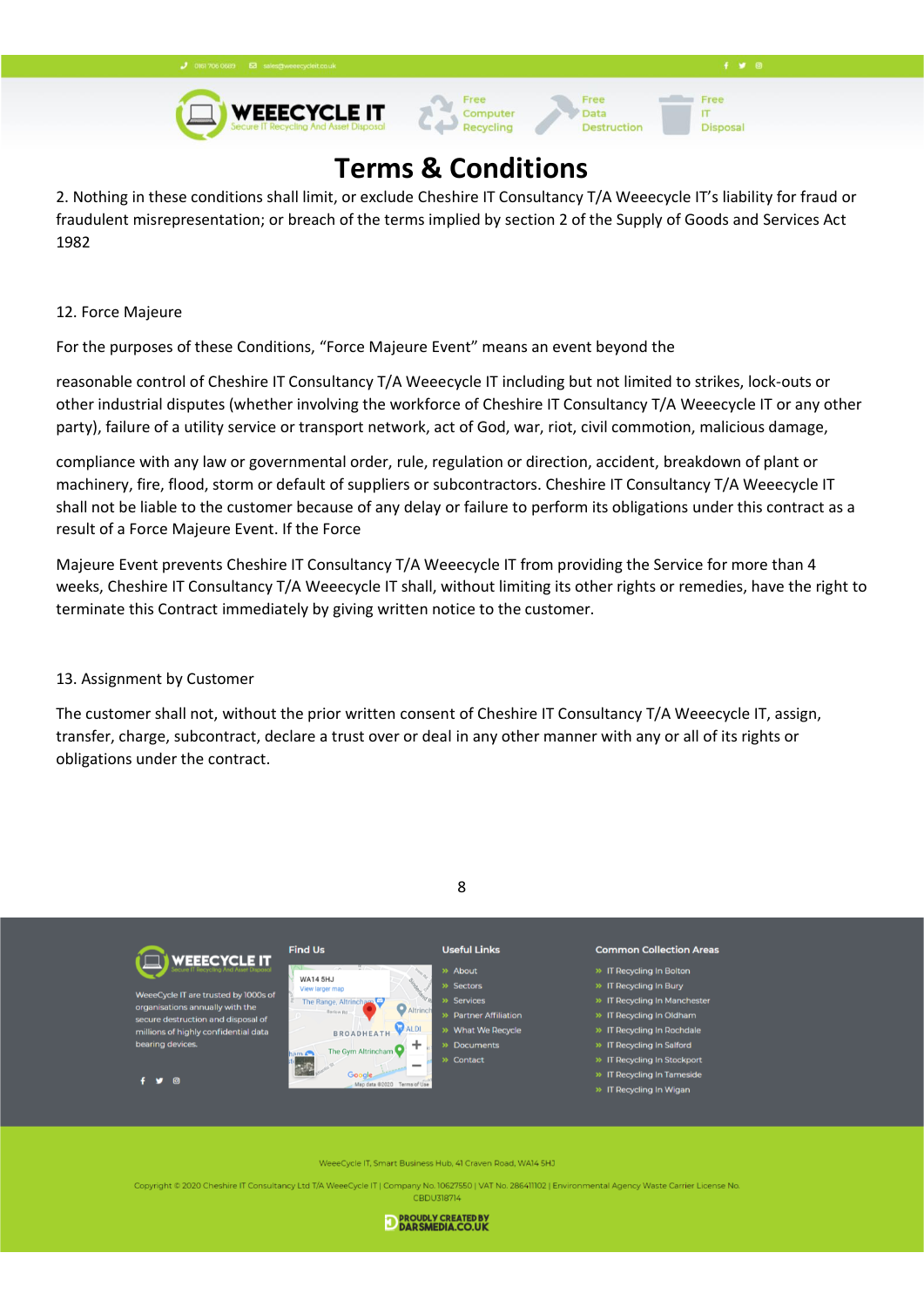**WEEECYCLE IT** 

Free

**Disposa** 

IT

# **Terms & Conditions**

Computer

Recycling

Data

**Destruction** 

#### 14. Law of contract/Jurisdiction

The contract, these conditions, and any dispute or claim arising out of, or, in connection with it, or subject matter or formation (including non-contractual disputes or claims), shall be governed by, and construed in accordance with the law of England and Wales. Each party irrevocably agrees that the courts of England and Wales shall have exclusive jurisdiction to settle any dispute or claim arising out of or about this Contract or its subject matter or formation

(including non-contractual disputes or claims).

#### 15. Effect of headings

The headings to these conditions are for guidance only and are not to be construed as forming part of or in any way limiting the effect of the condition themselves.

#### 16. Termination

1. Without limiting its other rights or remedies, Cheshire IT Consultancy T/A Weeecycle IT may terminate the contract with immediate effect by giving written notice to the Customer if:

a. the Customer commits a material breach of any term of the Contract and (if such a breach is remediable) fails to remedy that breach within 5 days of the Customer being notified in writing to do so;

b. the customer, being a company or limited liability partnership becomes insolvent, or if an order is made or a resolution is passed for the winding up of the Customer (other than voluntarily for the purpose of solvent amalgamation or reconstruction), or if an administrator, administrative receiver or receiver is appointed in respect of the whole or any part of the Customer's assets or business, or if the Customer makes any composition with its creditors or takes or suffers any similar or analogous action in consequence of debt

c. the customer (being an individual) is the subject of a bankruptcy petition or order, is

deemed either unable to pay its debts or as having no reasonable prospect of so doing,



eeCycle IT, Smart Business Hub, 41 Craven Road, WA14 5HJ

Copyright © 2020 Cheshire IT Consultancy Ltd T/A WeeeCycle IT | Company No. 10627550 | VAT No. 286411102 | Environmental Agency Waste Carrier License No **CBDU318714** 



### 9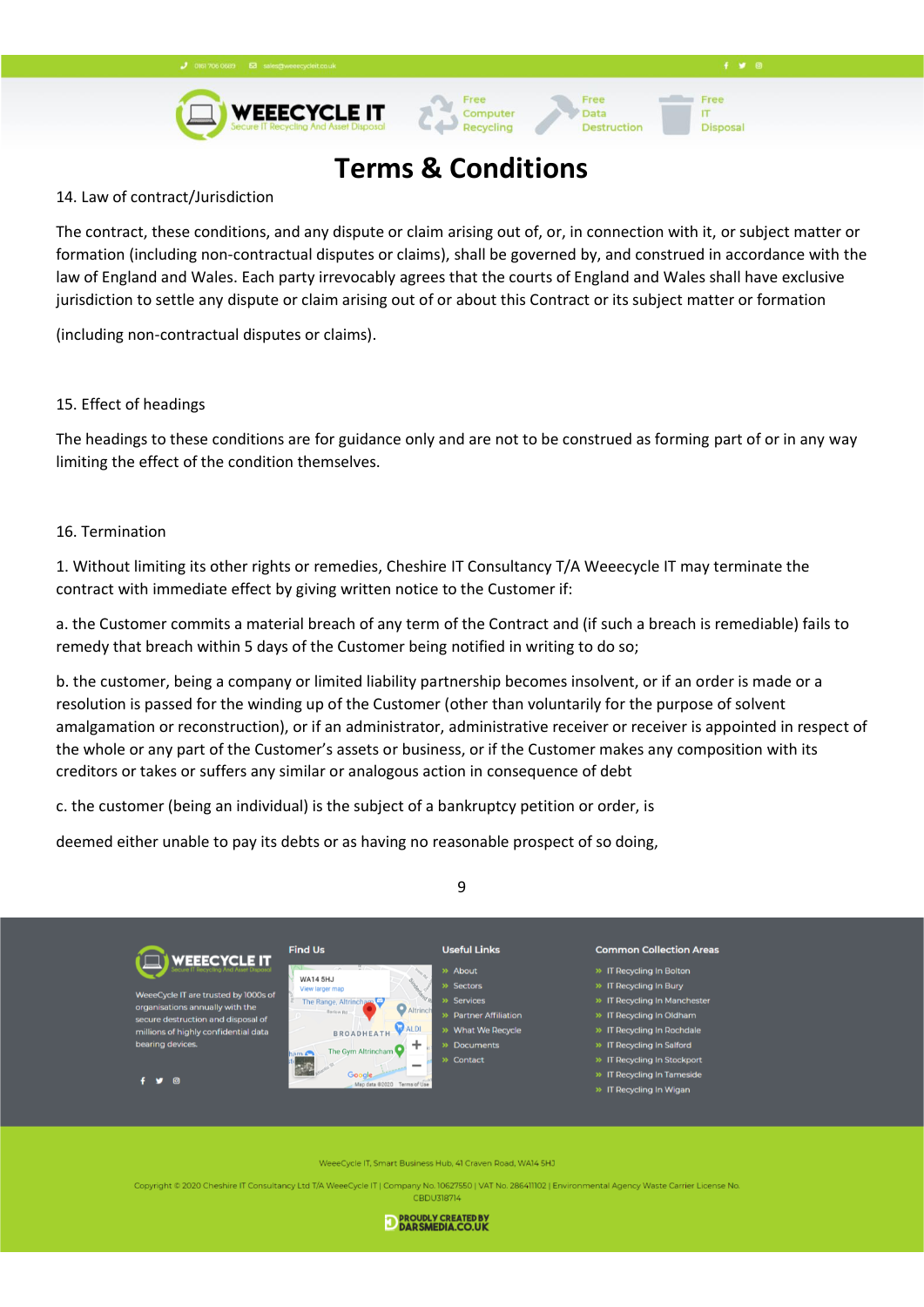



## **Terms & Conditions**

in either case, within the meaning of section 268 of the Insolvency Act 1986 or (being a partnership) has any partner to whom any of the foregoing apply;

d. the customer suspends or ceases, or threatens to suspend or cease, to carry on all or a substantial part of its business;

e. the customer (being an individual) dies or, by reason of illness or incapacity (whether mental or physical), is incapable of managing his own affairs or becomes a patient under any mental health legislation.

2. Without limiting its other rights or remedies, Cheshire IT Consultancy T/A Weeecycle IT may terminate the contract with immediate effect by giving written notice to the customer if the customer fails to pay any amount due under this contract on the due date for payment and fails to pay all outstanding amounts within 31 days after being notified in writing to do so.

17. Consequences of termination

On termination of the contract for any reason:

1. the customer shall immediately pay to the all of Cheshire IT Consultancy T/A Weeecycle IT's outstanding unpaid invoices and, in respect of service supplied but for which no invoice has been submitted, Cheshire IT Consultancy T/A Weeecycle IT shall submit an invoice, which shall be payable by the customer immediately on receipt;

2. the accrued rights, remedies, obligations and liabilities of the parties as at expiry or termination shall be unaffected, including the right to claim damages in respect of any

breach of the contract which existed at or before the date of termination or expiry; and

3. clauses which expressly or by implication survive termination shall continue in full forceand effect.





eCycle IT, Smart Business Hub, 41 Craven Road, WA14 5HJ

Copyright © 2020 Cheshire IT Consultancy Ltd T/A WeeeCycle IT | Company No. 10627550 | VAT No. 286411102 | Environmental Agency Waste Carrier License No **CBDU318714**